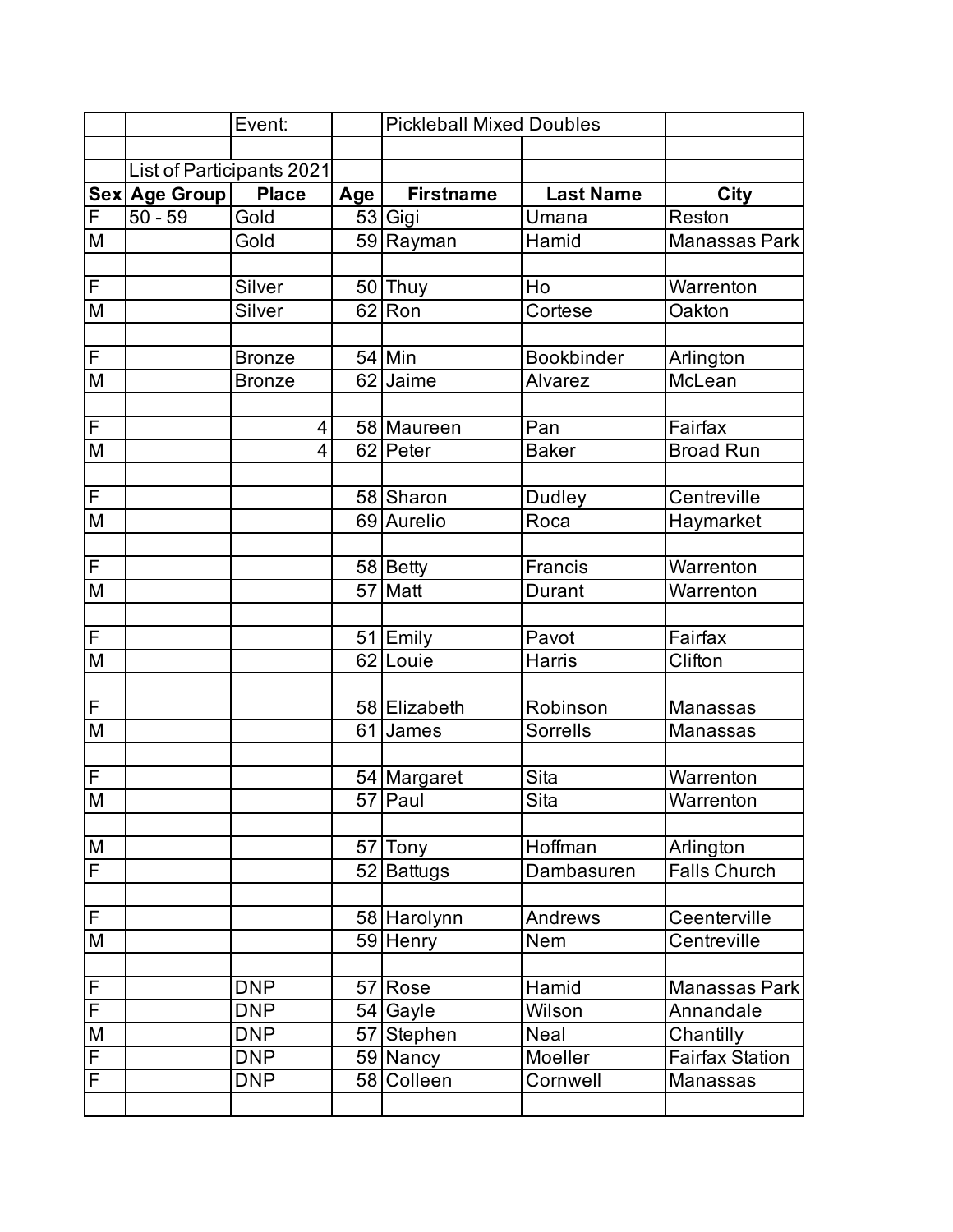|                         | List of Participants 2021 |                |     |                       |                      |                     |
|-------------------------|---------------------------|----------------|-----|-----------------------|----------------------|---------------------|
|                         | Sex Age Group             | <b>Place</b>   | Age | <b>Firstname</b>      | <b>Last Name</b>     | City                |
| F                       | $60 - 64$                 | Gold           |     | $\overline{60}$ Wendy | <b>Ricketts</b>      | Gainesville         |
| M                       |                           | Gold           |     | 61 Eric               | <b>Ricketts</b>      | Gainesville         |
|                         |                           |                |     |                       |                      |                     |
| F                       |                           | Silver         |     | 63 Deborah            | Winchester           | <b>Falls Church</b> |
| M                       |                           | Silver         |     | 62 Albert             | Winchester           | <b>Falls Church</b> |
|                         |                           |                |     |                       |                      |                     |
| $\overline{F}$          |                           | <b>Bronze</b>  |     | 65 Tracey             | Yensen               | Arlington           |
| M                       |                           | <b>Bronze</b>  |     | 62 Brian              | <b>Hess</b>          | Arlington           |
|                         |                           |                |     |                       |                      |                     |
| $\overline{F}$          |                           | 4              |     | 62 Jackie             | <b>Spires</b>        | Arlington           |
| $\overline{\mathsf{M}}$ |                           | $\overline{4}$ |     | 60 Richard            | <b>Spires</b>        | Arlington           |
|                         |                           |                |     |                       |                      |                     |
| $\overline{\mathsf{F}}$ |                           |                |     | 63 Sue Ann            | Hilten               | Gainesville         |
| M                       |                           |                |     | 84 Leonardo           | Silva                | Gainesville         |
|                         |                           |                |     |                       |                      |                     |
| F                       |                           |                |     | 60 Beth               | <b>Baker</b>         | Arlington           |
|                         |                           |                |     | 60 Andy               | Gardner              | Farifax             |
|                         |                           |                |     |                       |                      |                     |
| F                       |                           |                | 61  | Diane                 | Hohman               | Alexandria          |
| M                       |                           |                |     | 62 James              | Hohman               | Alexandria          |
|                         |                           |                |     |                       |                      |                     |
| $\overline{F}$          |                           |                |     | 60 Kathleen           | Murray               | Arlington           |
| $\overline{\mathsf{M}}$ |                           |                |     | 71 Walter             | Zaumseil             | Arlington           |
|                         |                           |                |     |                       |                      | Alexandria          |
| F<br>M                  |                           |                |     | $64$ Jill<br>62 Steve | Snow<br><b>Dietz</b> | Alexandria          |
|                         |                           |                |     |                       |                      |                     |
| $\overline{F}$          |                           |                | 71  | Milly                 | <b>Stanges</b>       | Alexandria          |
| $\overline{\mathsf{M}}$ |                           |                |     | 61 Brandon            | White                | Alexandria          |
|                         |                           |                |     |                       |                      |                     |
| M                       |                           | <b>DNP</b>     |     | 63 Johnny             | Fagler               | <b>Dumfries</b>     |
|                         |                           |                |     |                       |                      |                     |
|                         |                           |                |     |                       |                      |                     |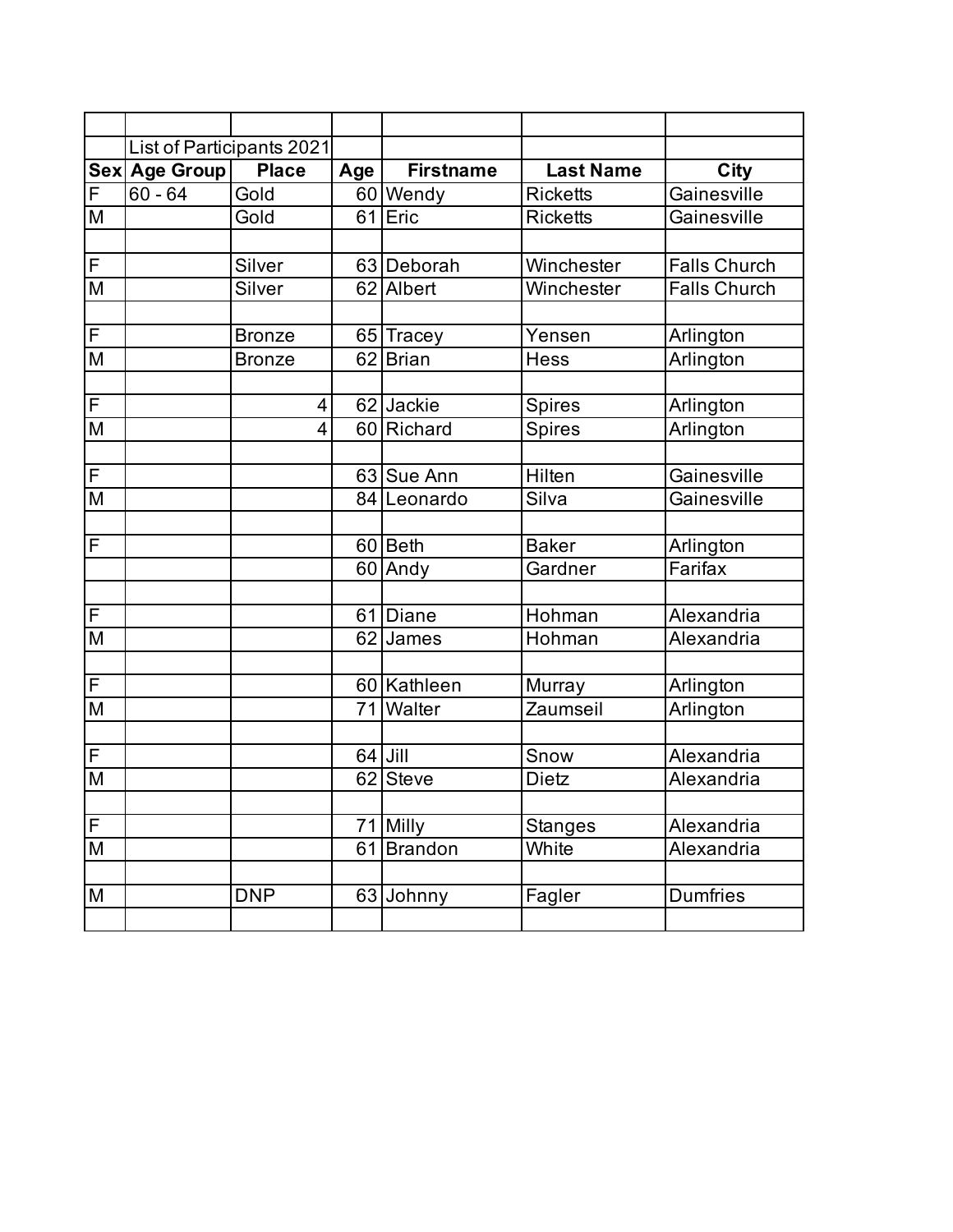| F | $65 - 69$ | Gold           |                 | 65 Debbie                 | Shott           | Herndon             |
|---|-----------|----------------|-----------------|---------------------------|-----------------|---------------------|
| M |           | Gold           |                 | 65 Franz                  | Roland          | Oakton              |
|   |           |                |                 |                           |                 |                     |
| F |           | Silver         |                 | 66 Peggy                  | <b>Tugwell</b>  | Springfield         |
| M |           | Silver         |                 | 76 Ronald                 | Tugwell         | Springfield         |
|   |           |                |                 |                           |                 |                     |
| M |           | <b>Bronze</b>  |                 | 69 James                  | Reed            | Arlington           |
| F |           | <b>Bronze</b>  |                 | 68 Trish                  | LeBlanc         | Alexandria          |
|   |           |                |                 |                           |                 |                     |
| F |           | 4              |                 | 68 Kathy                  | Riley           | Gainesville         |
| M |           | $\overline{4}$ | $\overline{71}$ | Chris                     | <b>Bosco</b>    | Gainsville          |
|   |           |                |                 |                           |                 |                     |
| F |           | 5              |                 | 70 Ellen                  | Whitten         | Alexandria          |
| M |           | $\overline{5}$ |                 | 68 Richard                | Price           | <b>Falls Church</b> |
|   |           |                |                 |                           |                 |                     |
| F |           | <b>DNP</b>     | 67              | Carmen                    | Alatorre-Martin | Occoquan            |
| M |           | <b>DNP</b>     |                 | 65 John                   | <b>Ellis</b>    | Hillsboro           |
| M |           | <b>DNP</b>     |                 | 68 Boris                  | Reshko          | <b>Dumfries</b>     |
| M |           | <b>DNP</b>     |                 | 66 Benjamin               | Viellieu        | <b>Burke</b>        |
|   |           |                |                 |                           |                 |                     |
|   |           |                |                 |                           |                 |                     |
| F | $70 - 79$ | Gold           |                 | 71 Wendy                  | Sparrow         | Alexandria          |
| M |           | Gold           |                 | 78 Don                    | Tomb            | Arlington           |
| F |           | Silver         |                 |                           | Aw              | <b>Falls Church</b> |
| M |           | Silver         | 77              | 70 Judy<br><b>Charles</b> | <b>Hollis</b>   | Alexandria          |
|   |           |                |                 |                           |                 |                     |
| F |           | <b>Bronze</b>  | 77              | Candace                   | Moe             | Gainesville         |
| M |           | <b>Bronze</b>  |                 | 76 Bob                    | Moe             | Gainesville         |
|   |           |                |                 |                           |                 |                     |
| F |           |                |                 | 72 Kathy                  | Demeter         | Arlington           |
| M |           |                | 71              | Jonathan                  | <b>Schaffer</b> | Arlington           |
|   |           |                |                 |                           |                 |                     |
| F |           |                |                 | 72 Honora                 | Dent            | Arlington           |
| M |           |                |                 | 70 John                   | Carten          | Arlington           |
|   |           |                |                 |                           |                 |                     |
| F |           | <b>DNP</b>     | 77              | <b>Karen</b>              | Pearson         | McLean              |
| M |           | <b>DNP</b>     |                 | 74 William                | Pearson         | McLean              |
|   |           |                |                 |                           |                 |                     |
| F |           | <b>DNP</b>     |                 | 75 Beth                   | <b>Baynes</b>   | Alexandria          |
| M |           | <b>DNP</b>     |                 | 73 William                | Guey-Lee        | Arlington           |
|   |           |                |                 |                           |                 |                     |